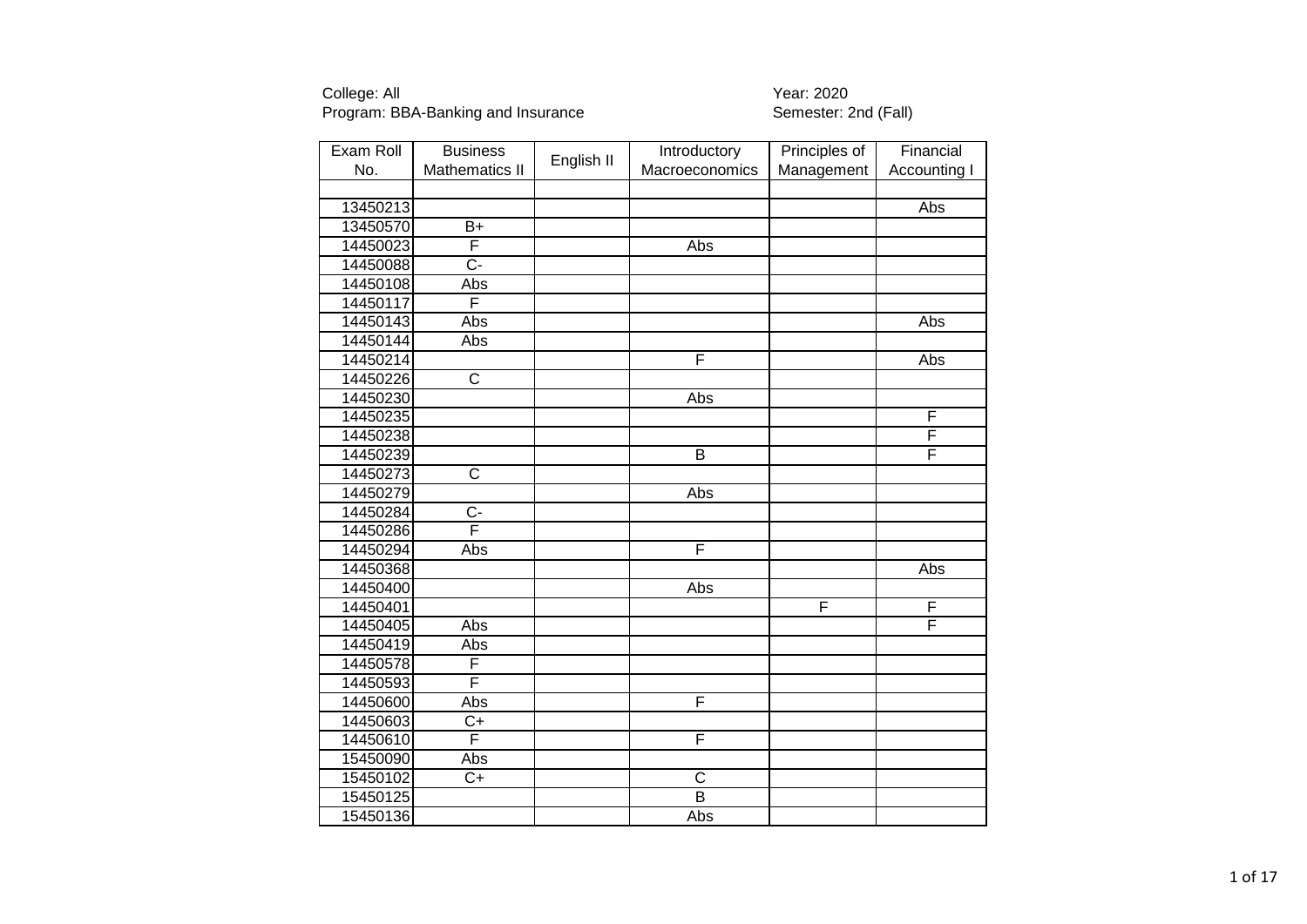| Exam Roll | <b>Business</b>         |            | Introductory            | Principles of | Financial           |
|-----------|-------------------------|------------|-------------------------|---------------|---------------------|
| No.       | <b>Mathematics II</b>   | English II | Macroeconomics          | Management    | <b>Accounting I</b> |
|           |                         |            |                         |               |                     |
| 15450137  |                         |            | Abs                     |               |                     |
| 15450140  | $\overline{B}$          |            |                         |               |                     |
| 15450150  |                         |            |                         |               | Abs                 |
| 15450168  | F                       |            | $\overline{\mathsf{F}}$ |               |                     |
| 15450171  | F                       |            |                         |               |                     |
| 15450184  |                         | Abs        | Abs                     |               |                     |
| 15450196  | $\mathsf C$             |            | B                       |               |                     |
| 15450224  | $\overline{\mathsf{F}}$ |            |                         |               |                     |
| 15450244  | Abs                     |            |                         | Abs           |                     |
| 15450262  |                         |            | F                       |               |                     |
| 15450279  |                         |            |                         |               | F                   |
| 15450286  | Abs                     |            |                         |               | Abs                 |
| 15450344  | B-                      |            |                         |               |                     |
| 15450345  | F                       |            |                         |               |                     |
| 15450374  |                         |            | Abs                     | D+            |                     |
| 15450380  |                         |            |                         |               | Abs                 |
| 15450383  |                         |            | Abs                     |               |                     |
| 15450422  |                         |            |                         |               | Abs                 |
| 15450427  | Abs                     |            | Abs                     |               | Abs                 |
| 15450429  |                         |            |                         |               | F                   |
| 15450430  |                         |            |                         |               | $\overline{C}$ -    |
| 15450432  | F                       |            |                         |               |                     |
| 15450445  |                         |            | Abs                     |               |                     |
| 15450452  | Abs                     |            |                         |               |                     |
| 15450463  | F                       |            |                         |               |                     |
| 15450473  | B                       |            |                         |               | F                   |
| 15450479  |                         |            |                         |               | Abs                 |
| 15450492  |                         |            |                         |               | $\overline{C}$      |
| 15450499  | Abs                     |            |                         |               | $\overline{C}$ -    |
| 15450505  | Abs                     |            |                         |               |                     |
| 15450513  | F                       |            |                         |               |                     |
| 15450523  |                         |            |                         |               | <b>Abs</b>          |
| 15450529  |                         |            |                         |               | Abs                 |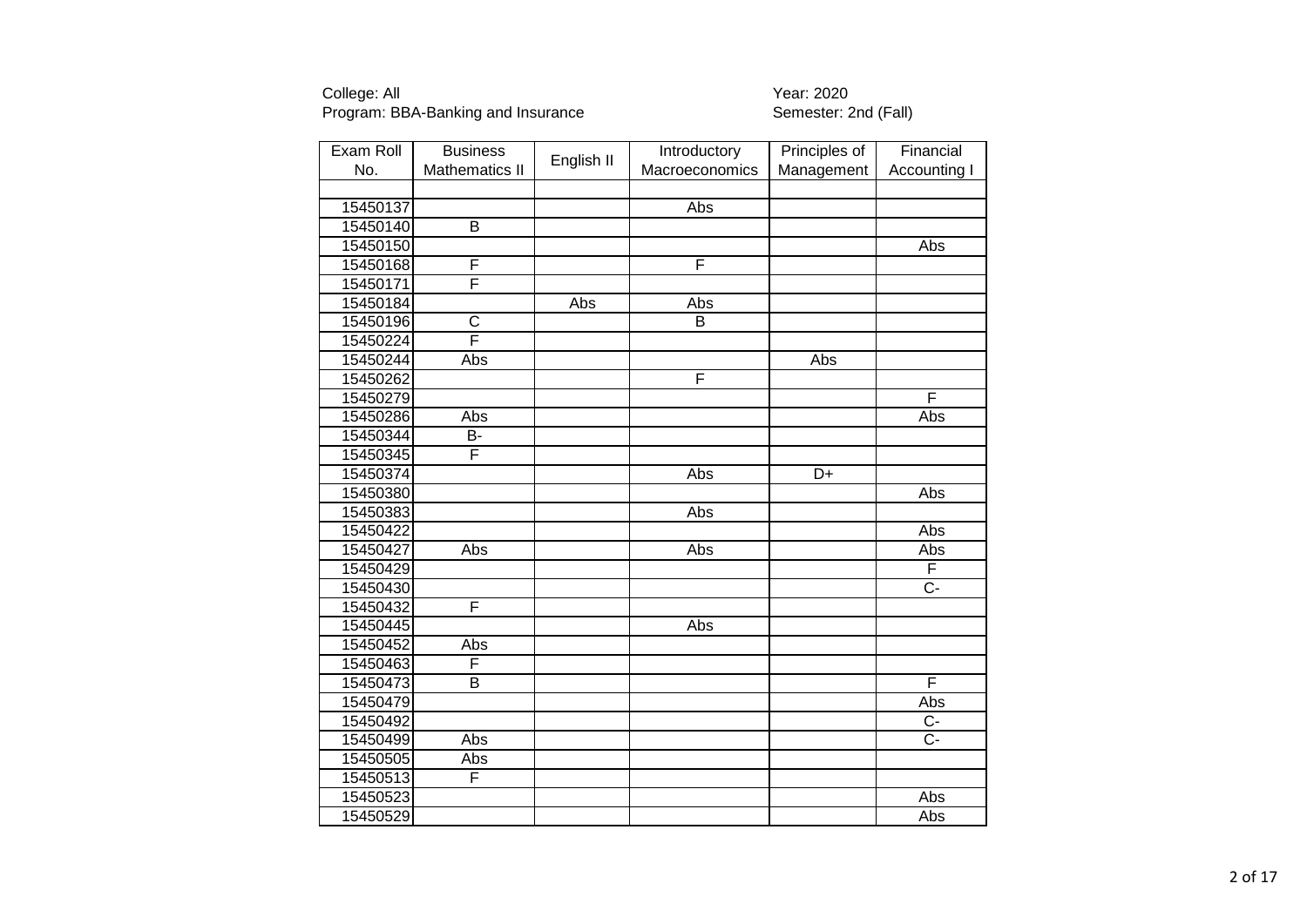| Exam Roll | <b>Business</b>       |            | Introductory    | Principles of           | Financial               |
|-----------|-----------------------|------------|-----------------|-------------------------|-------------------------|
| No.       | <b>Mathematics II</b> | English II | Macroeconomics  | Management              | <b>Accounting I</b>     |
|           |                       |            |                 |                         |                         |
| 15450531  |                       |            |                 |                         | Abs                     |
| 15450536  | Abs                   |            |                 |                         |                         |
| 15450541  | Abs                   |            | Abs             |                         |                         |
| 15450563  |                       |            |                 |                         | Abs                     |
| 15450585  |                       |            |                 |                         | $\overline{C}$ -        |
| 16450006  |                       |            |                 | $\overline{\mathsf{C}}$ |                         |
| 16450017  | F                     |            |                 |                         |                         |
| 16450028  |                       |            | Abs             |                         |                         |
| 16450038  | Abs                   |            |                 |                         |                         |
| 16450055  |                       |            |                 |                         | $\overline{C}$          |
| 16450056  |                       |            |                 |                         | $\overline{\mathsf{F}}$ |
| 16450069  | F                     |            |                 |                         |                         |
| 16450081  |                       |            | Abs             |                         |                         |
| 16450083  | F                     |            |                 |                         |                         |
| 16450088  | A-                    |            | A-              |                         |                         |
| 16450123  |                       |            |                 |                         | F                       |
| 16450136  |                       |            |                 |                         |                         |
| 16450144  |                       |            | Abs             | Abs                     |                         |
| 16450152  |                       |            | F               |                         |                         |
| 16450153  |                       |            | $\overline{C+}$ |                         | $\overline{C}$ -        |
| 16450170  | $\overline{A}$ -      |            |                 |                         |                         |
| 16450176  |                       |            | Abs             |                         |                         |
| 16450180  | $\overline{C}$ -      |            |                 |                         |                         |
| 16450187  | Abs                   |            |                 |                         |                         |
| 16450189  | Abs                   |            |                 |                         |                         |
| 16450192  |                       |            | $\overline{C}$  |                         | $\overline{C}$          |
| 16450198  |                       |            | Abs             |                         |                         |
| 16450200  | $\overline{C}$        |            |                 |                         |                         |
| 16450213  |                       |            |                 | F                       |                         |
| 16450216  |                       |            |                 | $\overline{C}$          |                         |
| 16450218  | Abs                   |            |                 |                         |                         |
| 16450222  | Abs                   |            | $\overline{D+}$ |                         |                         |
| 16450224  |                       |            | Abs             |                         |                         |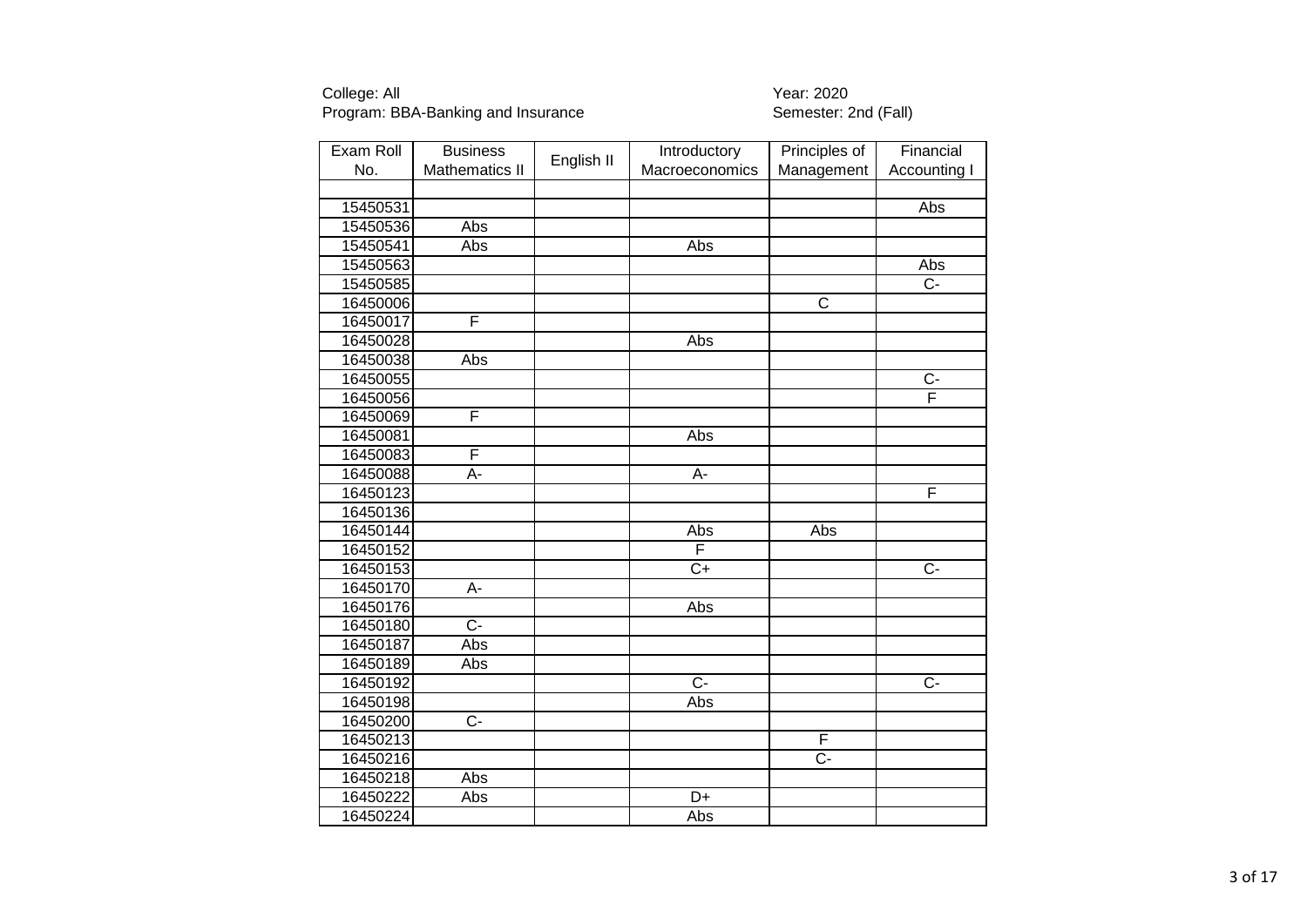| Exam Roll | <b>Business</b>       |            | Introductory     | Principles of | Financial           |
|-----------|-----------------------|------------|------------------|---------------|---------------------|
| No.       | <b>Mathematics II</b> | English II | Macroeconomics   | Management    | <b>Accounting I</b> |
|           |                       |            |                  |               |                     |
| 16450233  | Abs                   |            | F                |               |                     |
| 16450235  |                       |            |                  |               | $\overline{C+}$     |
| 16450246  | Abs                   |            |                  |               |                     |
| 16450248  | F                     |            |                  |               |                     |
| 16450251  | F                     |            |                  |               |                     |
| 16450257  | F                     |            |                  |               |                     |
| 16450262  | F                     |            |                  |               |                     |
| 16450284  | F                     |            |                  |               |                     |
| 16450292  | $\overline{C+}$       |            |                  |               |                     |
| 16450293  |                       |            |                  | Abs           |                     |
| 16450296  |                       | A-         | Abs              |               |                     |
| 16450308  |                       |            | Abs              |               |                     |
| 16450316  | F                     |            |                  |               | $\overline{C}$      |
| 16450317  |                       |            |                  |               | <b>B-</b>           |
| 16450321  | A                     |            |                  |               |                     |
| 16450331  | Abs                   |            |                  |               |                     |
| 16450337  |                       |            |                  |               | B-                  |
| 16450341  | Abs                   |            | Abs              |               | Abs                 |
| 16450345  |                       |            |                  |               | Abs                 |
| 16450348  | Abs                   |            | Abs              |               | Abs                 |
| 16450364  | Abs                   |            |                  |               |                     |
| 16450380  |                       |            | Abs              |               |                     |
| 16450384  | F                     |            |                  |               | F                   |
| 16450386  |                       |            | $B+$             | B             |                     |
| 16450391  |                       |            | F                |               |                     |
| 16450393  |                       |            | Abs              |               | Abs                 |
| 16450400  |                       |            | Abs              |               | Abs                 |
| 16450402  |                       |            |                  |               | Abs                 |
| 16450405  | Abs                   |            |                  |               |                     |
| 16450420  |                       |            |                  |               | $C -$               |
| 16450424  |                       |            |                  |               | F                   |
| 16450427  |                       |            | $\overline{C}$ - |               |                     |
| 16450430  |                       |            |                  |               | Abs                 |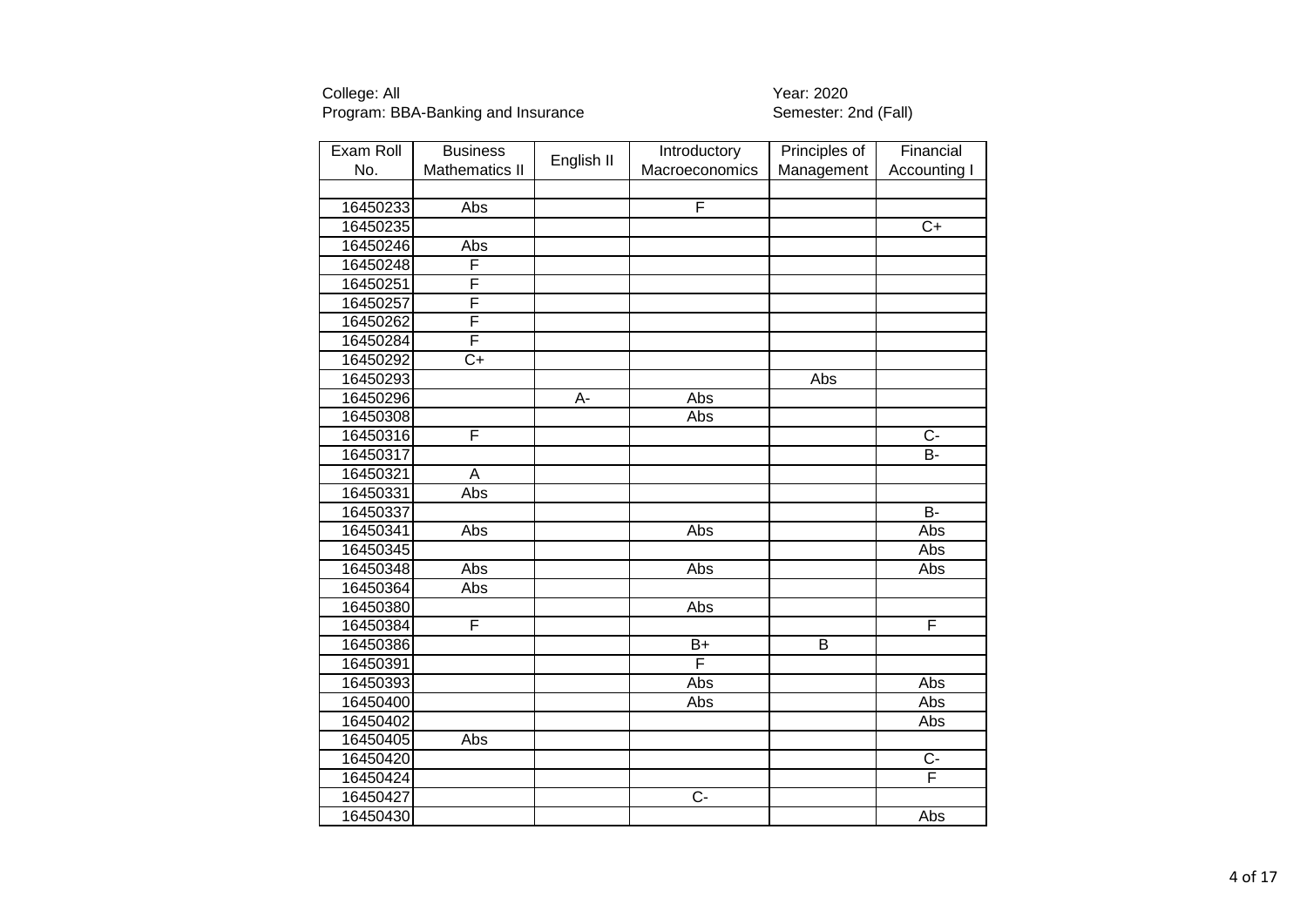| Exam Roll | <b>Business</b>         |            | Introductory          | Principles of | Financial           |
|-----------|-------------------------|------------|-----------------------|---------------|---------------------|
| No.       | <b>Mathematics II</b>   | English II | Macroeconomics        | Management    | <b>Accounting I</b> |
|           |                         |            |                       |               |                     |
| 16450434  |                         |            | Abs                   |               | Abs                 |
| 16450437  |                         |            | F                     |               | F                   |
| 16450447  |                         |            | $\overline{\text{c}}$ | F             | F                   |
| 16450452  |                         |            | F                     |               |                     |
| 16450458  |                         |            | Abs                   |               | F                   |
| 16450462  | B-                      |            | $B+$                  |               |                     |
| 16450465  | $\overline{C}$ -        |            |                       |               |                     |
| 16450467  | Withheld                |            |                       |               | $\overline{C}$      |
| 16450487  |                         |            |                       | D+            |                     |
| 16450489  | Abs                     |            |                       |               |                     |
| 16450499  | $\overline{C}$          |            |                       |               |                     |
| 17450010  |                         |            | $\overline{C+}$       |               |                     |
| 17450013  |                         |            | Abs                   |               |                     |
| 17450016  |                         |            |                       | Abs           |                     |
| 17450021  |                         | B          |                       |               |                     |
| 17450025  | $\overline{B}$          |            |                       |               |                     |
| 17450028  |                         |            |                       |               | $\overline{C}$      |
| 17450054  |                         |            | $\overline{\text{c}}$ |               |                     |
| 17450058  |                         |            |                       |               | F                   |
| 17450059  | $\overline{A}$          |            |                       |               | F                   |
| 17450060  |                         |            |                       |               | F                   |
| 17450067  | B                       |            |                       |               |                     |
| 17450068  |                         |            | $\overline{B}$        |               |                     |
| 17450070  |                         |            | $\overline{C+}$       |               |                     |
| 17450071  |                         | Abs        |                       | Abs           |                     |
| 17450074  | A                       |            |                       |               |                     |
| 17450086  |                         | F          | F                     |               |                     |
| 17450087  |                         |            | $\overline{\text{c}}$ |               |                     |
| 17450088  | Abs                     |            | $\overline{C}$ -      |               |                     |
| 17450090  |                         |            | Abs                   |               |                     |
| 17450093  |                         |            | $C+$                  |               |                     |
| 17450104  | $\overline{\mathsf{A}}$ |            |                       |               |                     |
| 17450105  |                         |            | A-                    |               |                     |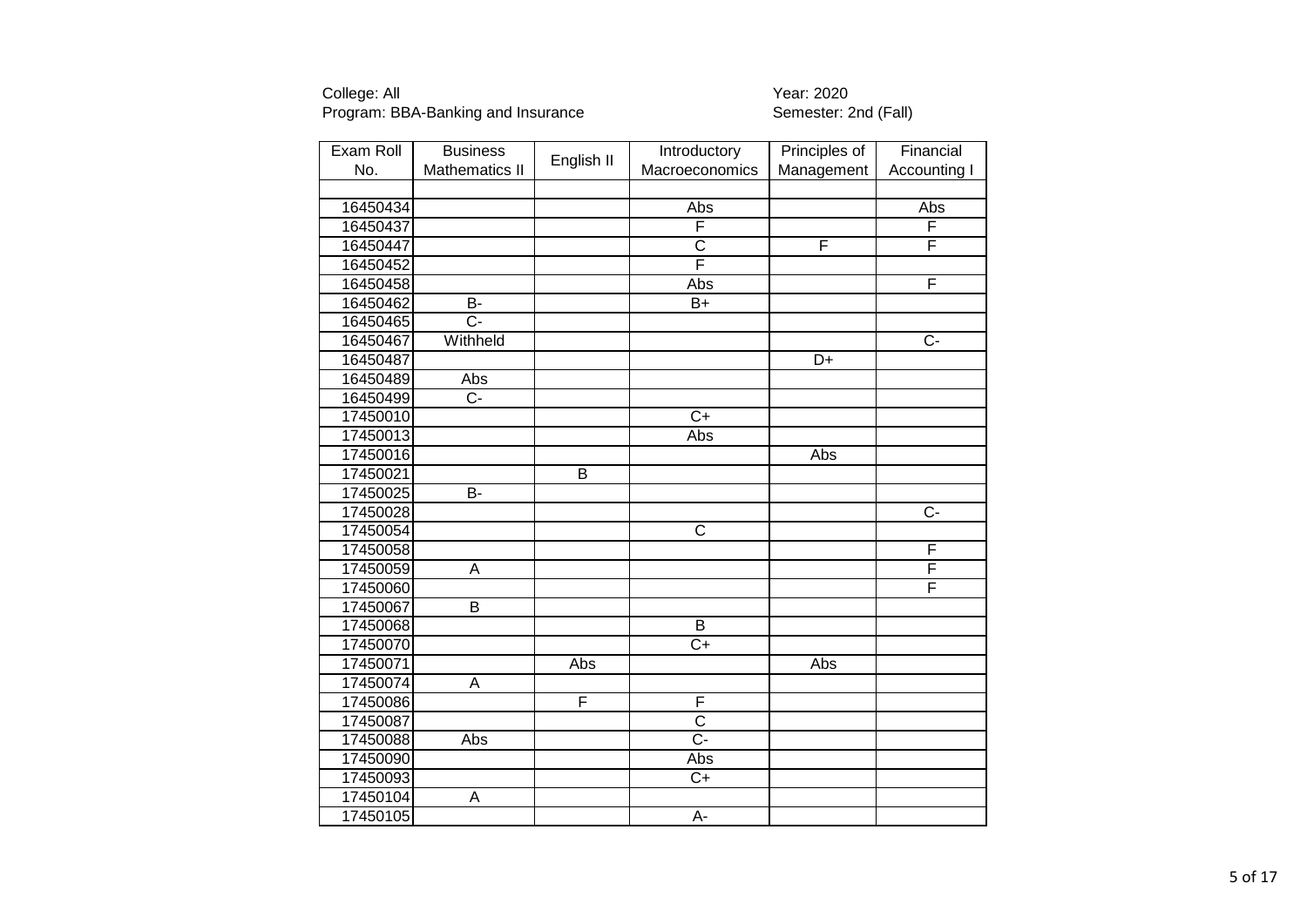| Exam Roll | <b>Business</b>         | English II | Introductory            | Principles of | Financial           |
|-----------|-------------------------|------------|-------------------------|---------------|---------------------|
| No.       | <b>Mathematics II</b>   |            | Macroeconomics          | Management    | <b>Accounting I</b> |
|           |                         |            |                         |               |                     |
| 17450111  |                         |            | $\overline{C+}$         |               |                     |
| 17450124  |                         |            | $\overline{C+}$         |               |                     |
| 17450132  | Abs                     |            |                         |               |                     |
| 17450136  | F                       |            |                         |               |                     |
| 17450137  | $\overline{\mathsf{B}}$ |            |                         |               |                     |
| 17450138  | $\overline{B}$ -        |            |                         |               |                     |
| 17450139  | A-                      |            |                         |               |                     |
| 17450145  |                         |            |                         |               | $\overline{C}$      |
| 17450150  |                         |            |                         |               | C-                  |
| 17450162  |                         |            |                         |               | <b>B-</b>           |
| 17450164  |                         |            | F                       |               |                     |
| 17450177  | $\overline{C+}$         |            |                         |               |                     |
| 17450179  | Abs                     |            |                         |               |                     |
| 17450183  |                         |            |                         |               | $\overline{C}$ -    |
| 17450215  | Abs                     |            |                         |               |                     |
| 17450237  | F                       |            | D+                      |               |                     |
| 17450238  | F                       |            |                         |               |                     |
| 17450240  |                         |            | Abs                     |               |                     |
| 17450245  |                         |            | Abs                     |               |                     |
| 17450247  |                         |            |                         |               | Abs                 |
| 17450258  |                         |            | $\overline{C}$          |               |                     |
| 17450261  |                         |            | $\overline{\mathsf{F}}$ |               |                     |
| 17450264  | F                       |            | Abs                     |               |                     |
| 17450271  | Abs                     |            |                         | Abs           |                     |
| 17450272  |                         |            | $\overline{\mathsf{F}}$ |               |                     |
| 17450273  |                         |            |                         |               | $\overline{C+}$     |
| 17450278  |                         |            |                         |               | Abs                 |
| 17450282  |                         |            | Abs                     |               |                     |
| 17450288  | F                       |            |                         |               |                     |
| 17450291  |                         |            |                         | Abs           |                     |
| 17450295  |                         |            | F                       | Abs           |                     |
| 17450299  |                         |            | Abs                     |               |                     |
| 17450303  |                         |            | C                       |               | $\overline{C}$      |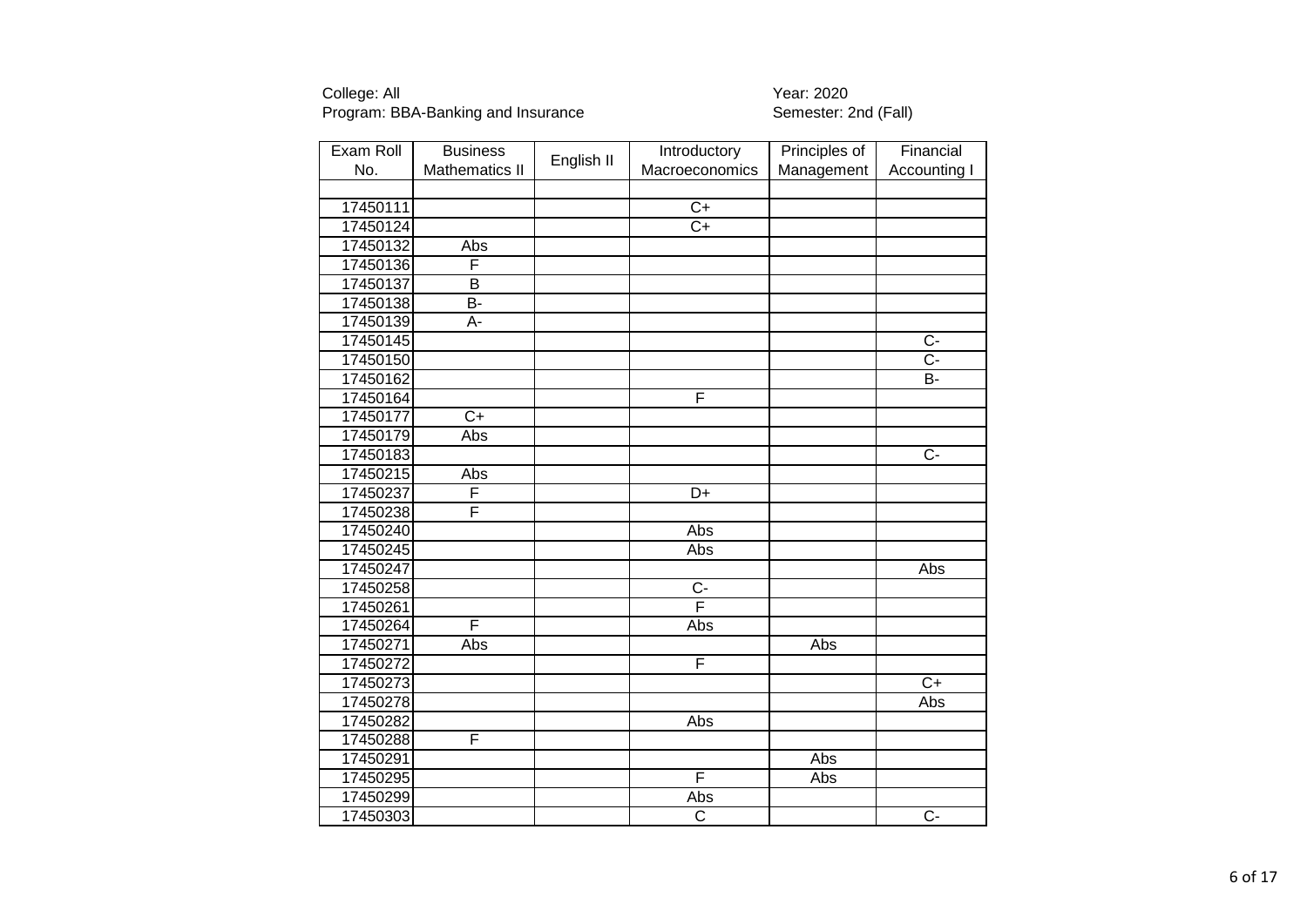| Exam Roll | <b>Business</b>       |            | Introductory          | Principles of         | Financial               |
|-----------|-----------------------|------------|-----------------------|-----------------------|-------------------------|
| No.       | <b>Mathematics II</b> | English II | Macroeconomics        | Management            | Accounting I            |
|           |                       |            |                       |                       |                         |
| 17450306  |                       |            | F                     |                       |                         |
| 17450308  | B+                    |            | $\overline{C}$        |                       | $\overline{C}$          |
| 17450315  |                       |            | F                     |                       |                         |
| 17450319  | F                     |            |                       |                       | F                       |
| 17450320  | F                     |            |                       |                       | F                       |
| 17450321  |                       |            | $\overline{C}$        |                       |                         |
| 17450323  |                       |            | $B+$                  |                       | $\overline{\mathsf{F}}$ |
| 17450325  |                       |            | F                     |                       |                         |
| 17450329  |                       |            | F                     |                       |                         |
| 17450339  |                       |            | $\overline{C+}$       |                       | <b>B-</b>               |
| 17450342  |                       |            | F                     |                       |                         |
| 17450346  |                       |            | $\overline{C+}$       |                       |                         |
| 17450348  | F                     |            | F                     |                       |                         |
| 17450352  | F                     |            |                       |                       |                         |
| 17450354  |                       |            |                       | D+                    |                         |
| 17450362  |                       |            |                       |                       | Abs                     |
| 17450370  |                       |            |                       |                       | Abs                     |
| 17450387  |                       |            | F                     |                       |                         |
| 17450392  |                       |            |                       |                       | F                       |
| 17450396  |                       |            | F                     |                       |                         |
| 17450399  | F                     |            |                       |                       |                         |
| 17450402  |                       |            |                       |                       | Abs                     |
| 17450405  | <b>Abs</b>            |            | F                     |                       |                         |
| 17450409  |                       |            |                       |                       | D+                      |
| 17450411  |                       |            |                       |                       | Abs                     |
| 17450416  | Abs                   |            |                       |                       |                         |
| 17450421  |                       |            | F                     |                       |                         |
| 17450424  |                       |            |                       | $\overline{\text{C}}$ |                         |
| 17450426  |                       |            | F                     |                       |                         |
| 17450432  |                       |            |                       |                       | F                       |
| 17450433  |                       | $C+$       | $\overline{\text{C}}$ |                       |                         |
| 17450435  |                       |            |                       | F                     |                         |
| 17450437  |                       |            |                       |                       | F                       |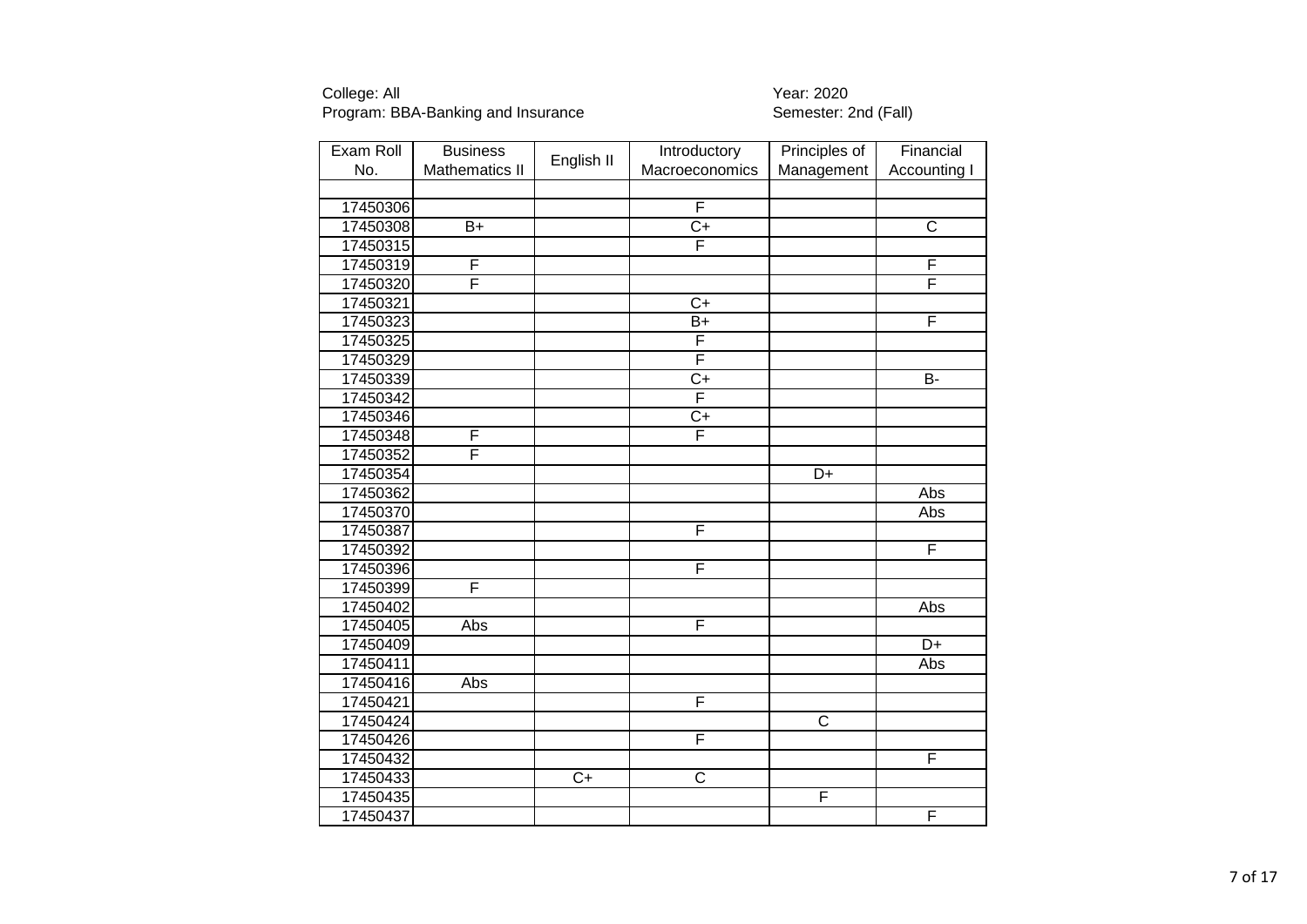| Exam Roll | <b>Business</b>         |            | Introductory    | Principles of  | Financial           |
|-----------|-------------------------|------------|-----------------|----------------|---------------------|
| No.       | <b>Mathematics II</b>   | English II | Macroeconomics  | Management     | <b>Accounting I</b> |
|           |                         |            |                 |                |                     |
| 17450441  | B                       |            |                 |                |                     |
| 17450442  | $\overline{\mathsf{B}}$ |            |                 |                |                     |
| 17450445  |                         |            |                 | Abs            |                     |
| 17450454  | Abs                     |            |                 |                |                     |
| 17450459  | $\overline{C}$          |            |                 |                |                     |
| 17450475  |                         |            |                 |                | $\overline{B}$      |
| 17450483  | F                       |            |                 |                |                     |
| 17450490  | $\overline{\mathsf{F}}$ |            |                 |                | F                   |
| 17450508  | F                       |            |                 |                |                     |
| 17450518  | F                       |            |                 |                |                     |
| 17450524  | F                       |            |                 |                |                     |
| 17450528  | F                       |            |                 |                |                     |
| 17450539  | Abs                     |            | Abs             |                |                     |
| 17450540  |                         |            |                 |                | Abs                 |
| 17450541  |                         |            | B               |                |                     |
| 17450547  |                         |            |                 | $\overline{B}$ |                     |
| 17450549  |                         |            |                 |                | Abs                 |
| 17450556  | F                       |            |                 |                |                     |
| 17450558  | F                       |            |                 |                |                     |
| 17450559  |                         |            | $\overline{D+}$ |                |                     |
| 17450566  | F                       |            |                 |                |                     |
| 17450567  | F                       |            |                 |                |                     |
| 17450568  | F                       |            |                 |                |                     |
| 17450571  | F                       |            |                 |                |                     |
| 17450580  | F                       |            |                 |                |                     |
| 17450593  | Expelled                |            |                 | F              |                     |
| 18450003  |                         |            | Abs             |                |                     |
| 18450010  |                         |            |                 |                | F                   |
| 18450014  | Abs                     |            |                 |                |                     |
| 18450016  |                         |            |                 |                | F                   |
| 18450017  | F                       |            |                 |                |                     |
| 18450018  |                         |            |                 |                | $\overline{C}$ -    |
| 18450020  |                         |            |                 | F              |                     |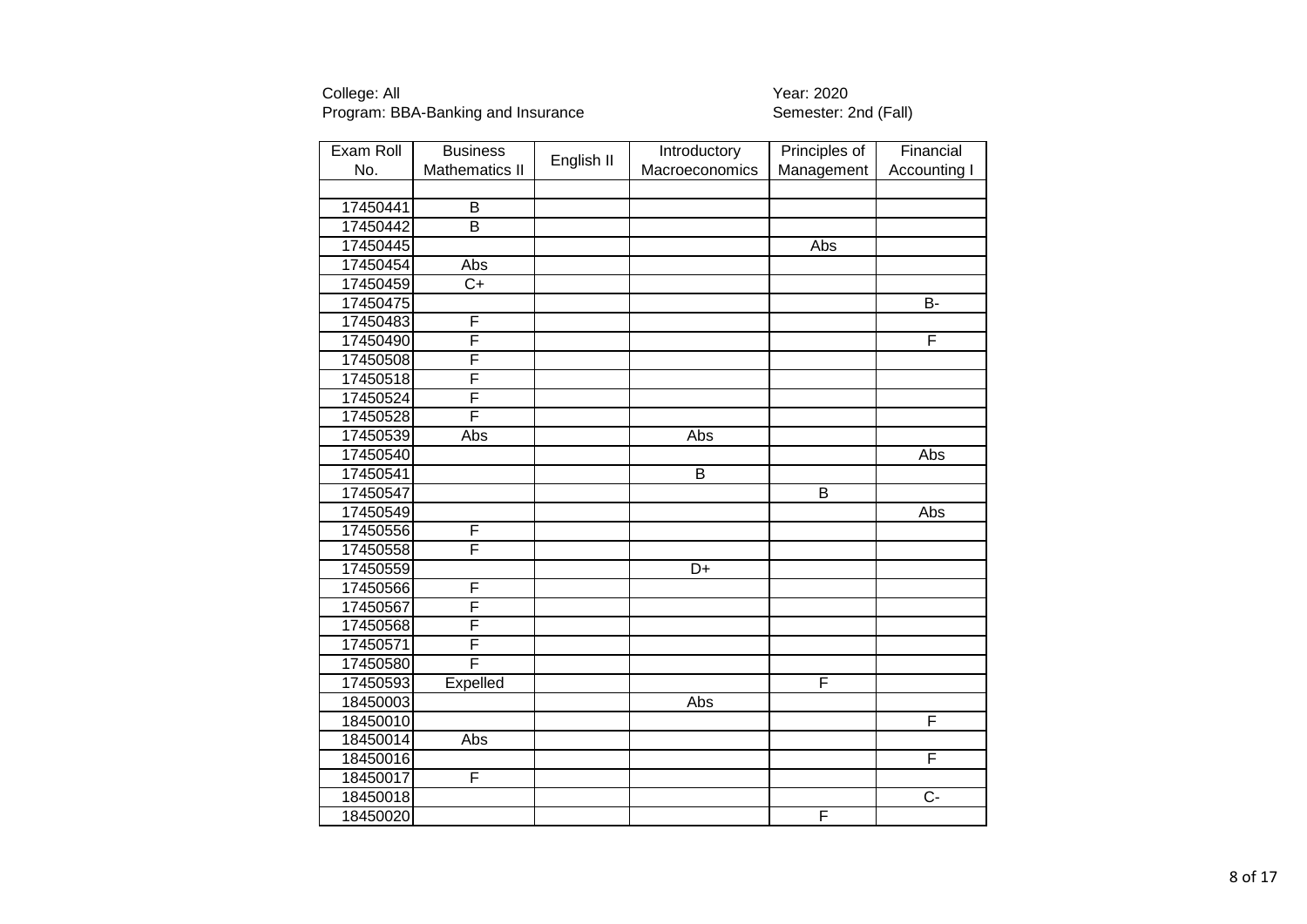| Exam Roll | <b>Business</b>       |            | Introductory   | Principles of           | Financial             |
|-----------|-----------------------|------------|----------------|-------------------------|-----------------------|
| No.       | <b>Mathematics II</b> | English II | Macroeconomics | Management              | Accounting I          |
|           |                       |            |                |                         |                       |
| 18450021  |                       |            | F              |                         |                       |
| 18450025  | F                     |            |                |                         |                       |
| 18450028  | Abs                   |            |                |                         |                       |
| 18450030  |                       |            |                |                         | F                     |
| 18450036  |                       |            |                |                         | F                     |
| 18450049  |                       |            |                |                         | $\overline{\text{c}}$ |
| 18450054  |                       |            |                |                         | Abs                   |
| 18450059  |                       |            |                | $\overline{\mathsf{C}}$ |                       |
| 18450065  |                       |            |                |                         | F                     |
| 18450084  | Abs                   |            |                |                         |                       |
| 18450089  | Abs                   |            |                | $\overline{C+}$         |                       |
| 18450099  |                       |            |                |                         | Abs                   |
| 18450126  |                       |            |                | Abs                     |                       |
| 18450129  |                       |            |                |                         | Abs                   |
| 18450135  |                       |            |                |                         | F                     |
| 18450149  |                       |            |                |                         | F                     |
| 18450152  |                       |            |                |                         | Abs                   |
| 18450154  |                       |            |                | Abs                     |                       |
| 18450157  |                       |            |                |                         | F                     |
| 18450159  |                       |            |                |                         | $\overline{C}$ -      |
| 18450160  |                       |            |                | F                       |                       |
| 18450161  |                       |            |                |                         | F                     |
| 18450163  |                       |            |                |                         | $\overline{C+}$       |
| 18450170  | Abs                   |            |                |                         |                       |
| 18450174  |                       |            | $\overline{F}$ |                         |                       |
| 18450175  |                       |            |                |                         | $\overline{C}$ -      |
| 18450188  | F                     |            |                |                         |                       |
| 18450201  | F                     |            |                |                         | $\overline{C}$        |
| 18450205  | F                     |            |                |                         |                       |
| 18450215  |                       |            | A-             |                         |                       |
| 18450220  | Abs                   |            |                |                         | F                     |
| 18450228  |                       |            | Abs            |                         |                       |
| 18450229  |                       |            |                |                         | B-                    |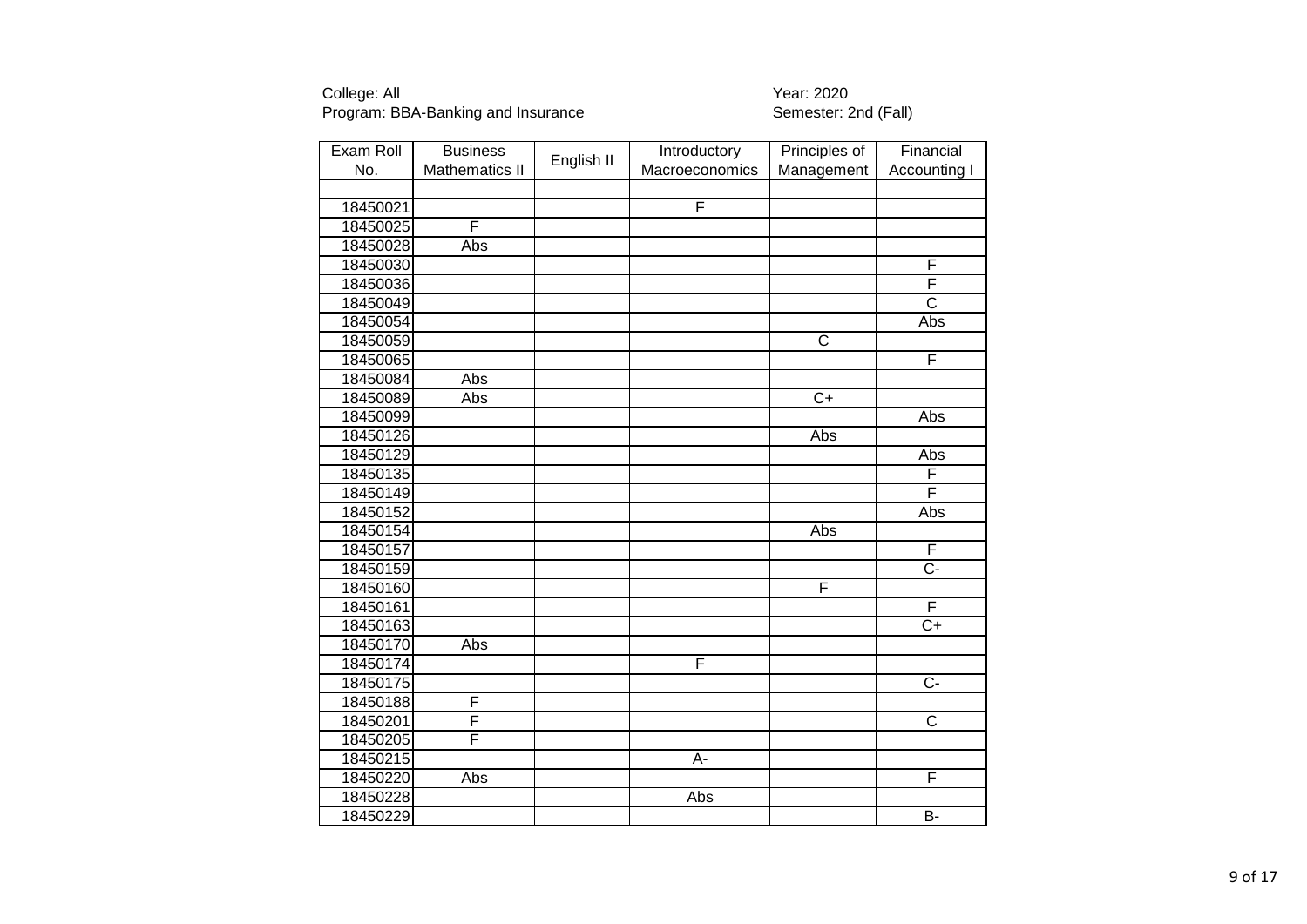| Exam Roll | <b>Business</b>       |            | Introductory          | Principles of         | Financial               |
|-----------|-----------------------|------------|-----------------------|-----------------------|-------------------------|
| No.       | <b>Mathematics II</b> | English II | Macroeconomics        | Management            | Accounting I            |
|           |                       |            |                       |                       |                         |
| 18450232  |                       |            | Abs                   |                       |                         |
| 18450245  | F                     |            |                       |                       |                         |
| 18450248  |                       |            |                       | $\overline{\text{c}}$ |                         |
| 18450250  |                       |            |                       | $\overline{C}$        |                         |
| 18450265  |                       |            |                       | Abs                   |                         |
| 18450273  |                       |            |                       | A-                    |                         |
| 18450279  |                       |            | $\overline{C}$        |                       |                         |
| 18450282  |                       |            |                       |                       | $\overline{\mathsf{C}}$ |
| 18450287  | Abs                   |            |                       |                       |                         |
| 18450309  |                       |            | B                     |                       | F                       |
| 18450312  |                       |            |                       | Abs                   |                         |
| 18450314  |                       |            |                       |                       | F                       |
| 18450320  |                       |            |                       |                       | F                       |
| 18450323  | Abs                   |            |                       |                       | <b>Abs</b>              |
| 18450332  | А-                    |            |                       |                       |                         |
| 18450336  |                       | <b>NQ</b>  |                       |                       |                         |
| 18450342  |                       |            | $\overline{\text{c}}$ |                       |                         |
| 18450346  |                       |            |                       |                       | $\overline{C}$          |
| 18450356  |                       |            |                       |                       | $\overline{C}$ -        |
| 18450362  |                       |            |                       | $\overline{C}$        |                         |
| 18450363  |                       | <b>NQ</b>  |                       |                       |                         |
| 18450364  |                       |            |                       |                       | $\overline{C}$          |
| 18450368  | Abs                   |            |                       |                       |                         |
| 18450382  |                       |            |                       |                       | $\overline{C}$          |
| 18450384  | Abs                   |            |                       |                       |                         |
| 18450390  |                       |            |                       |                       | <b>Abs</b>              |
| 18450392  |                       |            |                       |                       | Abs                     |
| 18450396  | $B+$                  |            |                       |                       |                         |
| 18450397  |                       |            |                       |                       | F                       |
| 18450401  | $B+$                  |            |                       | F                     |                         |
| 18450413  | Abs                   |            |                       |                       |                         |
| 18450415  | Abs                   |            |                       |                       |                         |
| 18450420  |                       |            |                       |                       | Abs                     |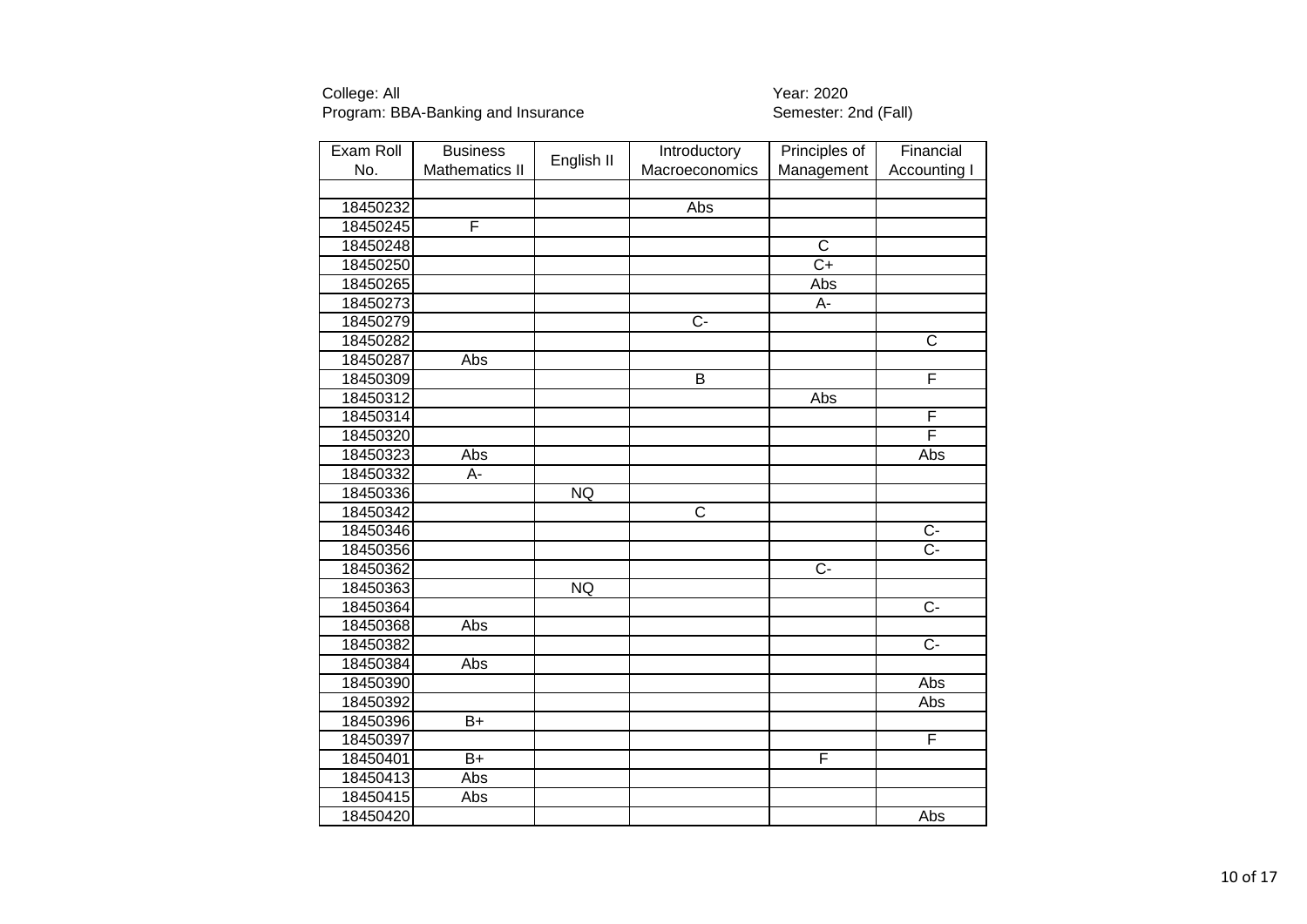| Exam Roll | <b>Business</b>       | English II       | Introductory   | Principles of   | Financial    |
|-----------|-----------------------|------------------|----------------|-----------------|--------------|
| No.       | <b>Mathematics II</b> |                  | Macroeconomics | Management      | Accounting I |
|           |                       |                  |                |                 |              |
| 18450432  | Abs                   |                  |                |                 |              |
| 18450434  | Abs                   |                  |                |                 |              |
| 18450439  |                       |                  |                | $\overline{B}$  |              |
| 18450443  | Abs                   |                  |                |                 |              |
| 18450448  |                       |                  |                |                 | Abs          |
| 18450459  |                       |                  | F              | F               |              |
| 18450464  |                       |                  |                | $C+$            |              |
| 18450467  | F                     |                  |                |                 |              |
| 18450482  |                       |                  |                | F               |              |
| 18450488  |                       |                  |                | F               |              |
| 18450513  |                       |                  |                | $\overline{B}$  |              |
| 18450517  |                       |                  |                | $\overline{D}$  |              |
| 18450522  |                       |                  |                | Abs             |              |
| 18450524  |                       | $\overline{C}$ - |                |                 | <b>NQ</b>    |
| 18450525  | F                     |                  |                | Withheld        |              |
| 18450527  |                       |                  |                | F               |              |
| 18450528  |                       |                  |                | $\overline{D+}$ |              |
| 18450532  |                       |                  |                |                 | Abs          |
| 18450540  |                       |                  |                | $\mathsf{C}$    |              |
| 18450563  |                       |                  | Abs            | F               |              |
| 18450566  |                       |                  | Abs            |                 |              |
| 18450567  | F                     |                  |                |                 |              |
| 18450571  |                       |                  | F              |                 |              |
| 18450572  |                       |                  | F              |                 |              |
| 18450575  | F                     |                  | F              |                 |              |
| 18450577  |                       |                  |                | Abs             |              |
| 18450580  |                       | $\overline{C}$ - |                | F               |              |
| 18450588  |                       | Abs              | Abs            | Abs             |              |
| 18450601  |                       |                  |                |                 | Abs          |
| 19450003  |                       |                  | $C+$           | F               |              |
| 19450005  |                       |                  | F              | $\overline{C}$  | F            |
| 19450007  | Abs                   | Abs              |                | Abs             |              |
| 19450008  |                       |                  |                |                 | F            |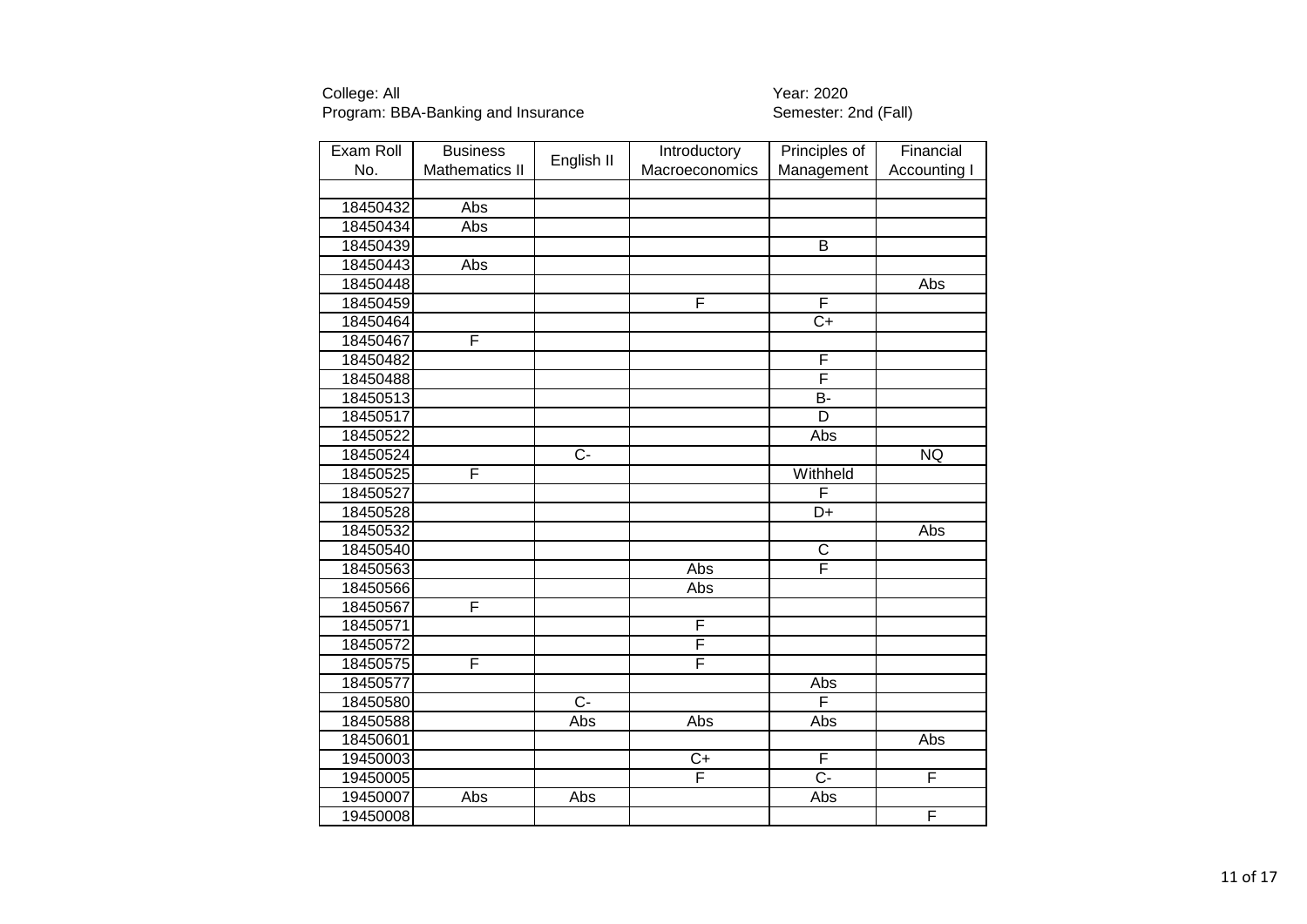| Exam Roll | <b>Business</b>       |                | Introductory            | Principles of         | Financial               |
|-----------|-----------------------|----------------|-------------------------|-----------------------|-------------------------|
| No.       | <b>Mathematics II</b> | English II     | Macroeconomics          | Management            | Accounting I            |
|           |                       |                |                         |                       |                         |
| 19450009  |                       |                |                         | Withheld              |                         |
| 19450010  | $\overline{C+}$       |                |                         | $\overline{B}$        | F                       |
| 19450017  | Abs                   |                | F                       |                       | F                       |
| 19450018  |                       | Abs            | F                       | Abs                   |                         |
| 19450020  | Abs                   |                |                         |                       |                         |
| 19450021  |                       |                |                         |                       | F                       |
| 19450022  |                       |                |                         |                       | B                       |
| 19450025  |                       |                | F                       |                       | $\overline{B}$          |
| 19450027  | F                     |                |                         |                       | $\overline{C}$ -        |
| 19450029  |                       |                | F                       |                       | F                       |
| 19450031  | F                     |                | Abs                     |                       | $\overline{\mathsf{F}}$ |
| 19450033  |                       |                |                         |                       | F                       |
| 19450034  | Abs                   |                |                         |                       | F                       |
| 19450038  |                       |                |                         |                       | $\overline{C+}$         |
| 19450040  |                       |                |                         | Abs                   |                         |
| 19450043  |                       |                |                         |                       | $\overline{\text{C}}$   |
| 19450044  |                       |                |                         |                       | F                       |
| 19450045  | F                     |                |                         |                       | F                       |
| 19450047  | F                     |                | F                       |                       | Abs                     |
| 19450048  |                       |                | F                       |                       |                         |
| 19450049  |                       |                |                         |                       | $\overline{\mathsf{C}}$ |
| 19450050  |                       |                | F                       |                       |                         |
| 19450051  |                       |                |                         |                       | $\overline{C}$          |
| 19450052  |                       |                | $\overline{C}$          |                       | $\overline{C}$ -        |
| 19450055  |                       |                | $\overline{C+}$         |                       | F                       |
| 19450057  |                       |                | F                       |                       | F                       |
| 19450058  | F                     |                | B+                      |                       | Abs                     |
| 19450059  | A                     |                | F                       |                       |                         |
| 19450060  |                       | $\overline{B}$ | $\overline{C}$ -        | $\overline{\text{C}}$ |                         |
| 19450063  |                       |                |                         |                       | F                       |
| 19450070  | $C+$                  |                |                         |                       |                         |
| 19450071  |                       |                | $\overline{\mathsf{B}}$ |                       |                         |
| 19450074  |                       |                |                         |                       | Abs                     |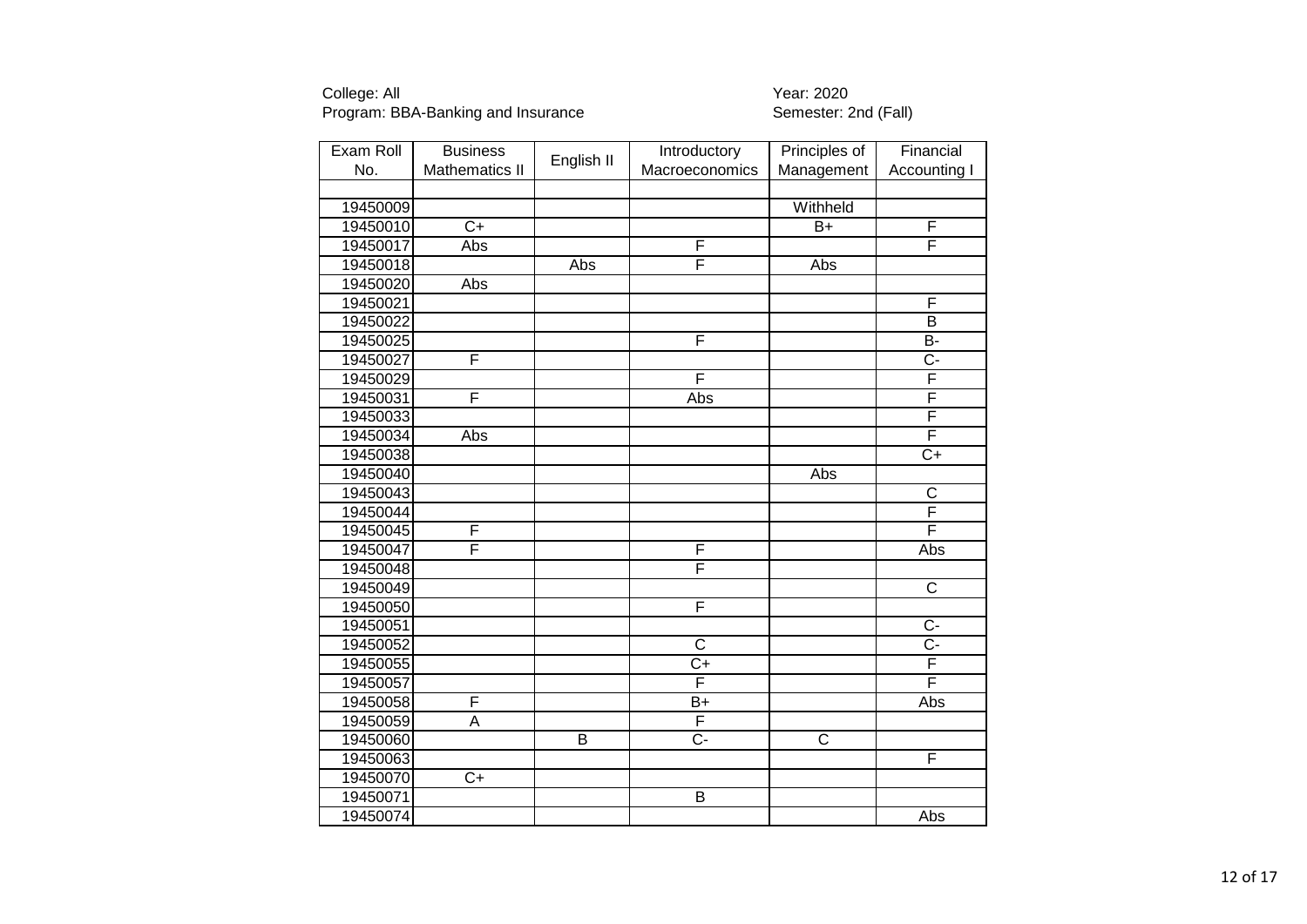| Exam Roll | <b>Business</b>       | English II              | Introductory            | Principles of           | Financial             |
|-----------|-----------------------|-------------------------|-------------------------|-------------------------|-----------------------|
| No.       | <b>Mathematics II</b> |                         | Macroeconomics          | Management              | <b>Accounting I</b>   |
|           |                       |                         |                         |                         |                       |
| 19450078  | A-                    |                         |                         |                         |                       |
| 19450079  | $A -$                 |                         |                         |                         |                       |
| 19450084  |                       |                         | $\overline{B+}$         |                         |                       |
| 19450085  | F                     |                         | A-                      |                         |                       |
| 19450089  |                       |                         | Abs                     |                         | Abs                   |
| 19450091  |                       |                         |                         |                         | $\overline{B}$        |
| 19450092  | $\overline{C}$        |                         | Abs                     |                         | $\overline{B}$        |
| 19450095  |                       |                         | $\overline{C+}$         |                         |                       |
| 19450099  | F                     |                         | F                       |                         |                       |
| 19450104  |                       | Abs                     | <b>NQ</b>               | Abs                     |                       |
| 19450105  |                       |                         |                         |                         | F                     |
| 19450106  |                       |                         |                         | $\overline{C}$          |                       |
| 19450109  |                       |                         |                         | $C -$                   |                       |
| 19450110  |                       |                         |                         |                         | Abs                   |
| 19450111  |                       |                         |                         |                         | F                     |
| 19450113  |                       |                         |                         | $\overline{\mathsf{c}}$ | $\overline{C}$ -      |
| 19450114  |                       |                         |                         |                         | F                     |
| 19450116  |                       |                         |                         |                         | F                     |
| 19450117  | A-                    |                         |                         |                         | $\overline{\text{c}}$ |
| 19450118  | Ē                     |                         |                         |                         |                       |
| 19450122  |                       |                         |                         |                         | $\overline{C}$ -      |
| 19450126  |                       |                         |                         | F                       |                       |
| 19450128  |                       |                         |                         |                         | F                     |
| 19450130  |                       | $\overline{\mathsf{C}}$ |                         |                         |                       |
| 19450131  | $\overline{C}$        |                         |                         |                         |                       |
| 19450135  | Abs                   |                         | $\overline{B}$          |                         |                       |
| 19450139  |                       |                         | $\overline{\mathsf{B}}$ | $\overline{\text{c}}$   | F                     |
| 19450145  |                       |                         |                         |                         | $\overline{C}$ -      |
| 19450151  |                       |                         |                         |                         | Abs                   |
| 19450153  |                       |                         | A-                      |                         | $\overline{C}$        |
| 19450155  |                       |                         | A                       |                         | $\overline{B}$        |
| 19450158  |                       |                         | <b>NQ</b>               |                         | NQ                    |
| 19450162  | A                     |                         | A                       |                         | $\overline{C}$        |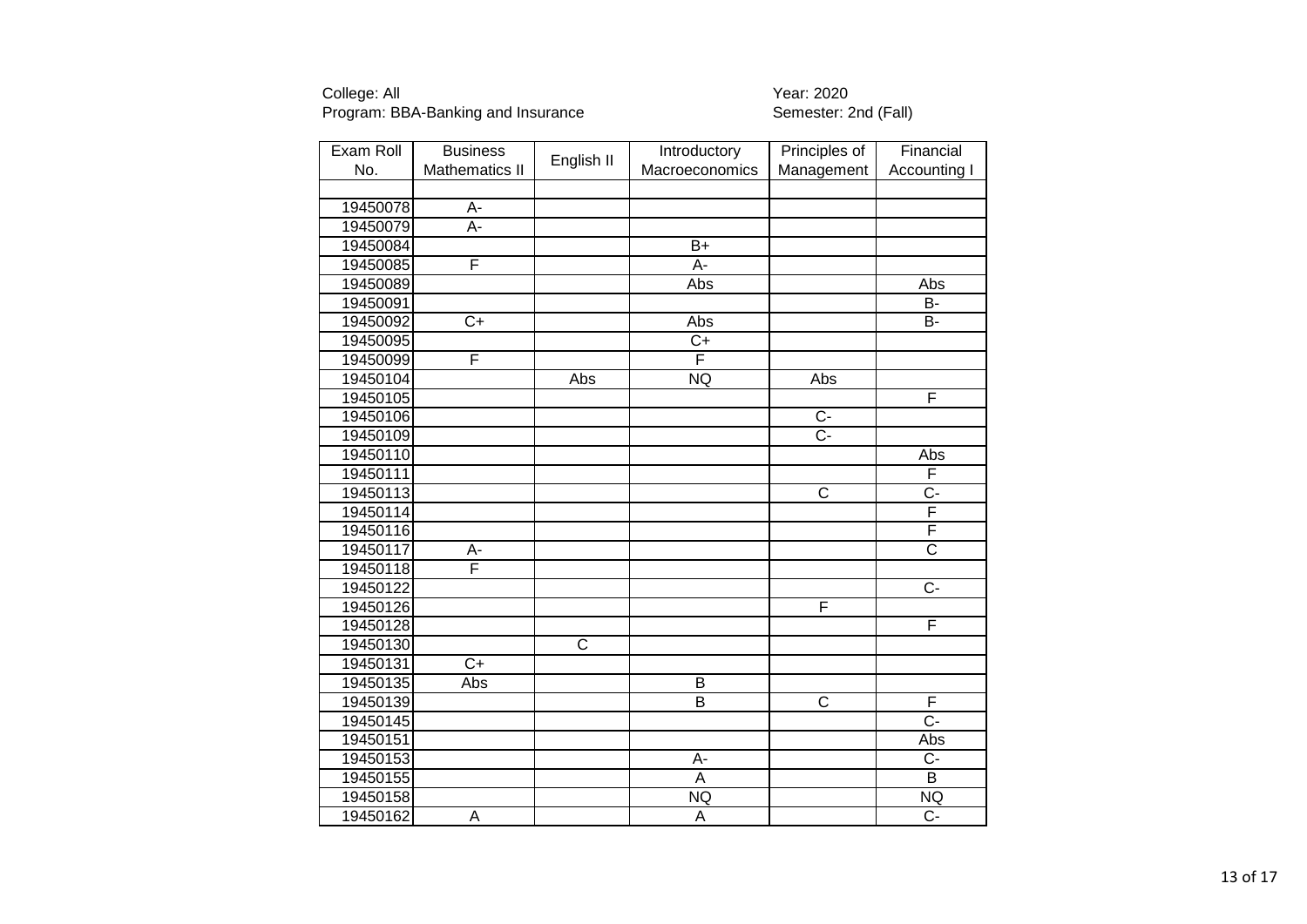| Exam Roll | <b>Business</b>       | English II  | Introductory    | Principles of         | Financial             |
|-----------|-----------------------|-------------|-----------------|-----------------------|-----------------------|
| No.       | <b>Mathematics II</b> |             | Macroeconomics  | Management            | Accounting I          |
|           |                       |             |                 |                       |                       |
| 19450164  | A                     |             |                 |                       |                       |
| 19450166  |                       |             | A-              |                       | $\overline{C}$ -      |
| 19450168  |                       |             |                 | $\overline{B}$        |                       |
| 19450169  | F                     | A-          |                 |                       | $\overline{\text{c}}$ |
| 19450171  |                       |             | F               |                       |                       |
| 19450174  |                       | B           |                 | $\overline{C}$        |                       |
| 19450176  |                       |             | F               | $\overline{\text{c}}$ |                       |
| 19450179  |                       |             |                 | Abs                   |                       |
| 19450181  | F                     |             | $\overline{C+}$ | <b>B-</b>             |                       |
| 19450186  |                       |             |                 |                       | $C -$                 |
| 19450187  |                       |             |                 |                       | A-                    |
| 19450188  | F                     |             |                 |                       | F                     |
| 19450191  |                       |             |                 | $\overline{C}$        | F                     |
| 19450194  |                       |             | Abs             |                       | Abs                   |
| 19450195  | Abs                   |             |                 |                       | F                     |
| 19450197  |                       |             |                 | F                     | $\overline{C}$ -      |
| 19450198  | F                     |             | F               |                       |                       |
| 19450199  |                       |             | F               |                       | $C+$                  |
| 19450203  | F                     |             | B-              |                       | F                     |
| 19450206  | F                     |             |                 | F                     |                       |
| 19450207  | F                     |             |                 |                       |                       |
| 19450211  |                       | $\mathsf A$ |                 |                       |                       |
| 19450213  |                       |             | Abs             |                       |                       |
| 19450224  | $C+$                  |             |                 |                       |                       |
| 19450226  |                       |             |                 | D+                    |                       |
| 19450230  | $\overline{\text{c}}$ |             |                 |                       |                       |
| 19450231  | $B -$                 |             |                 |                       |                       |
| 19450232  | $C+$                  |             |                 |                       |                       |
| 19450234  |                       |             |                 |                       | Abs                   |
| 19450240  | F                     |             |                 |                       | $\overline{C}$        |
| 19450241  |                       |             |                 |                       | $\overline{C}$        |
| 19450242  |                       |             |                 |                       | $\overline{C+}$       |
| 19450269  |                       |             |                 |                       | Abs                   |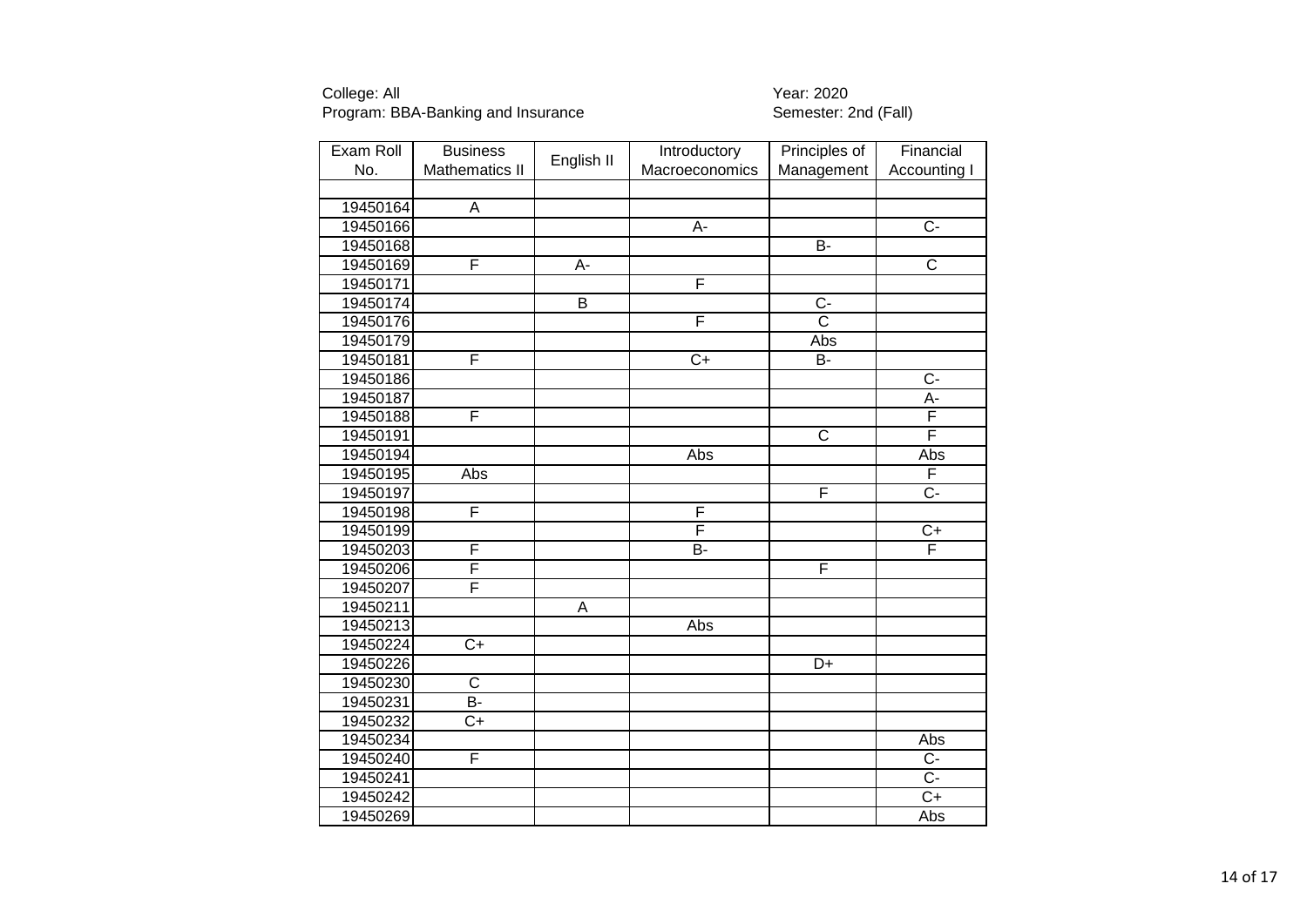| Exam Roll | <b>Business</b>         |                 | Introductory     | Principles of   | Financial           |
|-----------|-------------------------|-----------------|------------------|-----------------|---------------------|
| No.       | <b>Mathematics II</b>   | English II      | Macroeconomics   | Management      | <b>Accounting I</b> |
|           |                         |                 |                  |                 |                     |
| 19450270  | A                       |                 |                  |                 | C                   |
| 19450272  |                         |                 | $\overline{B}$   |                 |                     |
| 19450273  |                         | $\overline{C+}$ | Abs              | F               |                     |
| 19450289  | Abs                     |                 | Abs              |                 |                     |
| 19450290  | A                       |                 |                  | $\overline{C}$  |                     |
| 19450294  |                         |                 | $\overline{B+}$  |                 |                     |
| 19450296  |                         | $\overline{C+}$ | Abs              | Abs             |                     |
| 19450302  | Abs                     |                 | Abs              | Abs             |                     |
| 19450305  |                         |                 |                  | B-              |                     |
| 19450308  |                         |                 |                  |                 | Abs                 |
| 19450310  |                         | $\overline{C+}$ |                  |                 |                     |
| 19450313  | F                       | $\overline{A}$  | F                |                 |                     |
| 19450319  |                         |                 |                  | $C -$           |                     |
| 19450322  | F                       |                 |                  |                 |                     |
| 19450324  | Abs                     |                 | Abs              |                 |                     |
| 19450331  |                         |                 |                  |                 | B                   |
| 19450333  | F                       |                 | B-               |                 |                     |
| 19450335  |                         |                 |                  | F               |                     |
| 19450339  |                         |                 | $\overline{C}$   |                 |                     |
| 19450343  | Abs                     |                 | Abs              |                 | Abs                 |
| 19450349  |                         |                 | B                |                 |                     |
| 19450352  | F                       |                 |                  |                 |                     |
| 19450359  |                         |                 | $\overline{D+}$  |                 | F                   |
| 19450366  | $\overline{\mathsf{F}}$ |                 |                  |                 | F                   |
| 19450367  |                         | F               |                  |                 |                     |
| 19450368  |                         |                 | $\overline{C}$ - |                 | $\overline{C}$ -    |
| 19450369  | F                       |                 |                  |                 |                     |
| 19450371  |                         |                 | $\overline{C+}$  |                 |                     |
| 19450372  | F                       | $\overline{D+}$ |                  | $\overline{D+}$ |                     |
| 19450374  | F                       |                 |                  |                 | $\overline{C}$ -    |
| 19450376  |                         |                 | $\overline{C}$   |                 |                     |
| 19450380  |                         |                 | $\overline{C}$ - |                 |                     |
| 19450381  |                         |                 |                  | $\overline{C}$  |                     |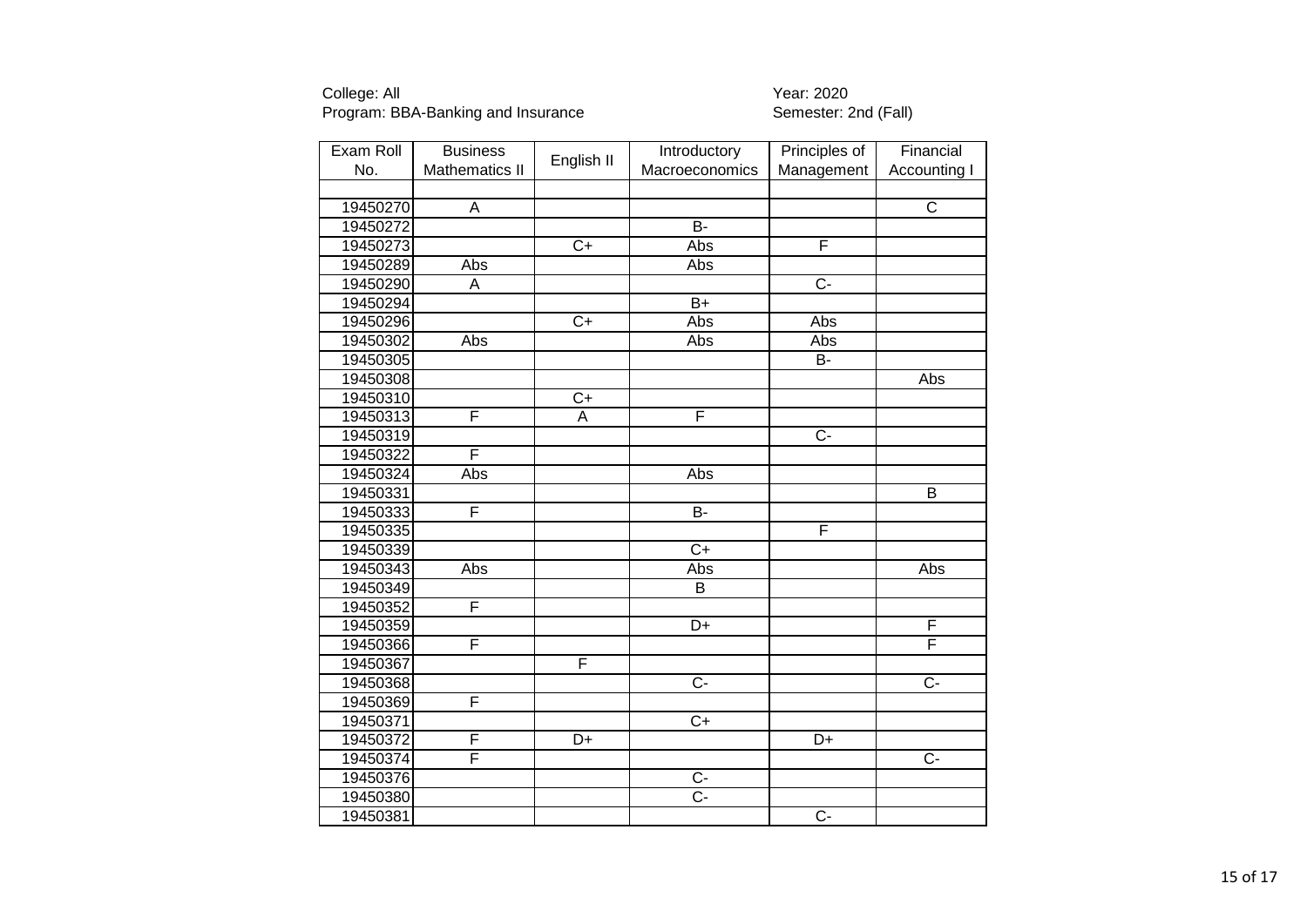| Exam Roll | <b>Business</b>       | English II | Introductory            | Principles of         | Financial               |
|-----------|-----------------------|------------|-------------------------|-----------------------|-------------------------|
| No.       | <b>Mathematics II</b> |            | Macroeconomics          | Management            | <b>Accounting I</b>     |
|           |                       |            |                         |                       |                         |
| 19450383  |                       |            | $C -$                   | C                     | F                       |
| 19450384  |                       |            | $\overline{D+}$         | $\overline{\text{c}}$ |                         |
| 19450386  | F                     |            | D                       | $\overline{C}$ -      |                         |
| 19450387  |                       |            | $\overline{\mathsf{F}}$ | $\overline{C}$        |                         |
| 19450388  |                       |            |                         |                       |                         |
| 19450389  | F                     | <b>NQ</b>  | F                       |                       |                         |
| 19450390  |                       |            | $\overline{\text{c}}$   |                       | $\mathsf C$             |
| 19450392  |                       |            |                         |                       | $\overline{\text{c}}$   |
| 19450394  |                       |            |                         |                       | $\overline{C}$          |
| 19450395  |                       |            |                         |                       | B-                      |
| 19450399  | F                     |            |                         |                       | $\overline{\text{c}}$   |
| 19450400  |                       |            | Abs                     | $\overline{C}$        |                         |
| 19450405  |                       |            | B-                      |                       |                         |
| 19450406  |                       |            | $\overline{C}$          |                       | $\overline{B}$          |
| 19450407  |                       |            | $C+$                    |                       | F                       |
| 19450412  |                       | Abs        |                         | F                     |                         |
| 19450414  |                       |            |                         |                       | $\overline{C+}$         |
| 19450415  |                       |            | F                       |                       | B-                      |
| 19450417  | F                     |            |                         |                       |                         |
| 19450418  |                       |            | Abs                     |                       | $\overline{C+}$         |
| 19450419  |                       |            | $\overline{C}$          |                       |                         |
| 19450424  |                       |            | B                       |                       |                         |
| 19450428  |                       |            |                         |                       | $\overline{C+}$         |
| 19450430  |                       |            | $\overline{B}$          |                       |                         |
| 19450437  | Abs                   |            |                         |                       |                         |
| 19450445  |                       |            |                         | $\overline{B}$        | $\overline{\mathsf{C}}$ |
| 19450447  | Abs                   |            | Abs                     | F                     |                         |
| 19450451  | $C+$                  |            |                         |                       |                         |
| 19450455  |                       |            |                         | $\overline{B}$        |                         |
| 19450471  |                       |            | F                       |                       | F                       |
| 19450473  |                       |            | F                       | $C+$                  |                         |
| 19450476  |                       |            |                         | $\overline{\text{c}}$ | F                       |
| 19450479  |                       |            |                         |                       | $\overline{\text{c}}$   |